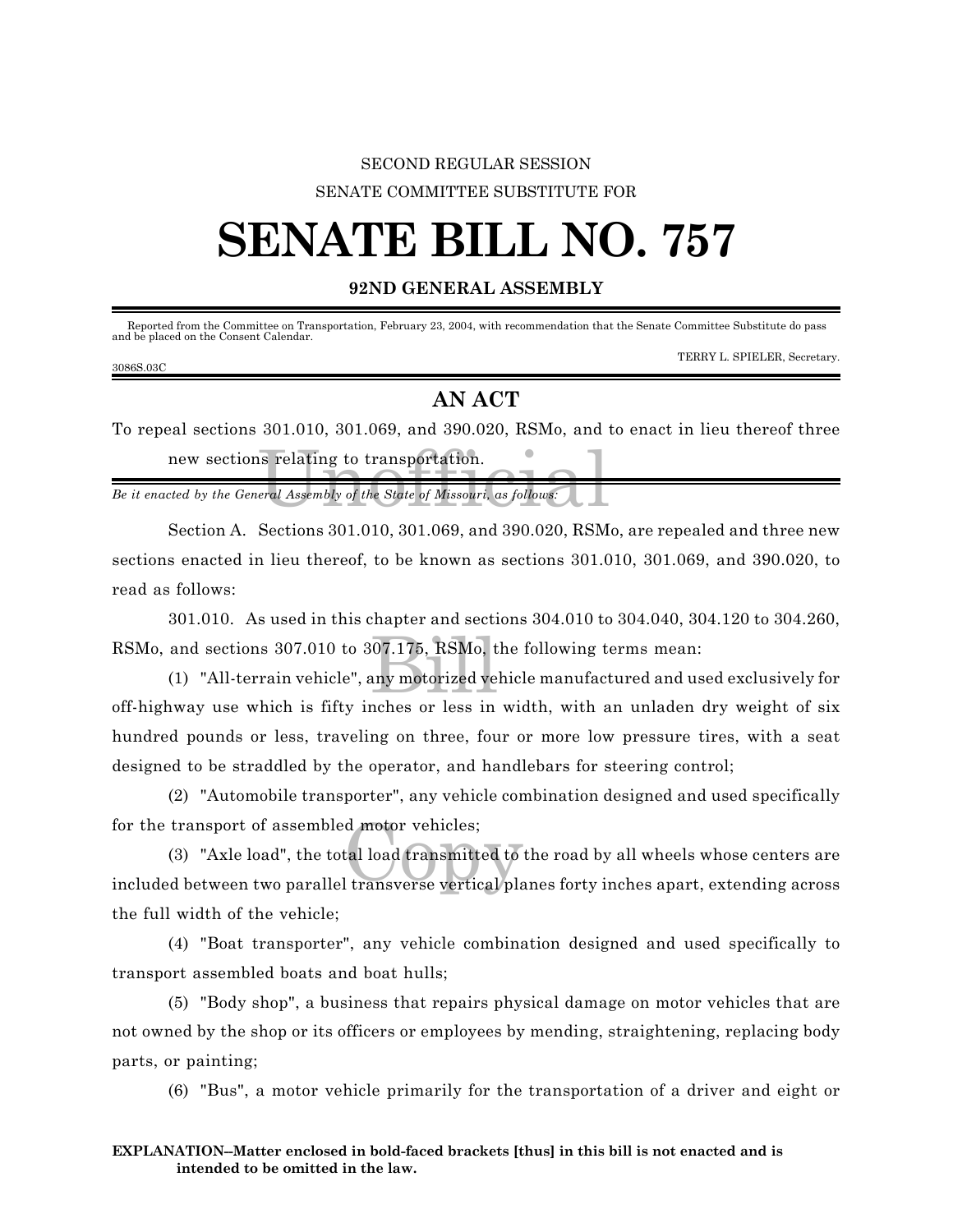more passengers but not including shuttle buses;

(7) "Commercial motor vehicle", a motor vehicle designed or regularly used for carrying freight and merchandise, or more than eight passengers but not including vanpools or shuttle buses;

(8) "Cotton trailer", a trailer designed and used exclusively for transporting cotton at speeds less than forty miles per hour from field to field or from field to market and return;

(9) "Dealer", any person, firm, corporation, association, agent or subagent engaged in the sale or exchange of new, used or reconstructed motor vehicles or trailers;

(10) "Director" or "director of revenue", the director of the department of revenue;

(11) "Driveaway operation"**[**,**]:**

**(a)** The movement of a motor vehicle or trailer by any person or motor carrier other than a dealer over any public highway, under its own power singly, or in a fixed combination of two or more vehicles, for the purpose of delivery for sale or for delivery either before or after sale;

ovement of any vehicle or vehicles, not<br>commodity being transported, by a perso **(b) The movement of any vehicle or vehicles, not owned by the transporter, constituting the commodity being transported, by a person engaged in the business of furnishing drivers and operators for the purpose of transporting vehicles in transit from one place to another by the driveaway or towaway methods; or**

g or achvering<br>wise required<br>int of manufac **(c) The movement of a motor vehicle by any person who is lawfully engaged in the business of transporting or delivering vehicles that are not the person's own and vehicles of a type otherwise required to be registered, by the driveaway or towaway methods, from a point of manufacture, assembly or distribution or from the owner of the vehicles to a dealer or sales agent of a manufacturer or to any consignee designated by the shipper or consignor;**

tractor equipped with a dromedary may carry part of a load when operating independently<br>or in a combination with a semitrailer;<br>(13) "Farm tractor", a tractor used exclusively for agricultural nurneses: (12) "Dromedary", a box, deck, or plate mounted behind the cab and forward of the fifth wheel on the frame of the power unit of a truck tractor-semitrailer combination. A truck or in a combination with a semitrailer;

(13) "Farm tractor", a tractor used exclusively for agricultural purposes;

(14) "Fleet", any group of ten or more motor vehicles owned by the same owner;

(15) "Fleet vehicle", a motor vehicle which is included as part of a fleet;

(16) "Fullmount", a vehicle mounted completely on the frame of either the first or last vehicle in a saddlemount combination;

(17) "Gross weight", the weight of vehicle and/or vehicle combination without load, plus the weight of any load thereon;

(18) "Hail-damaged vehicle", any vehicle, the body of which has become dented as the result of the impact of hail;

(19) "Highway", any public thoroughfare for vehicles, including state roads, county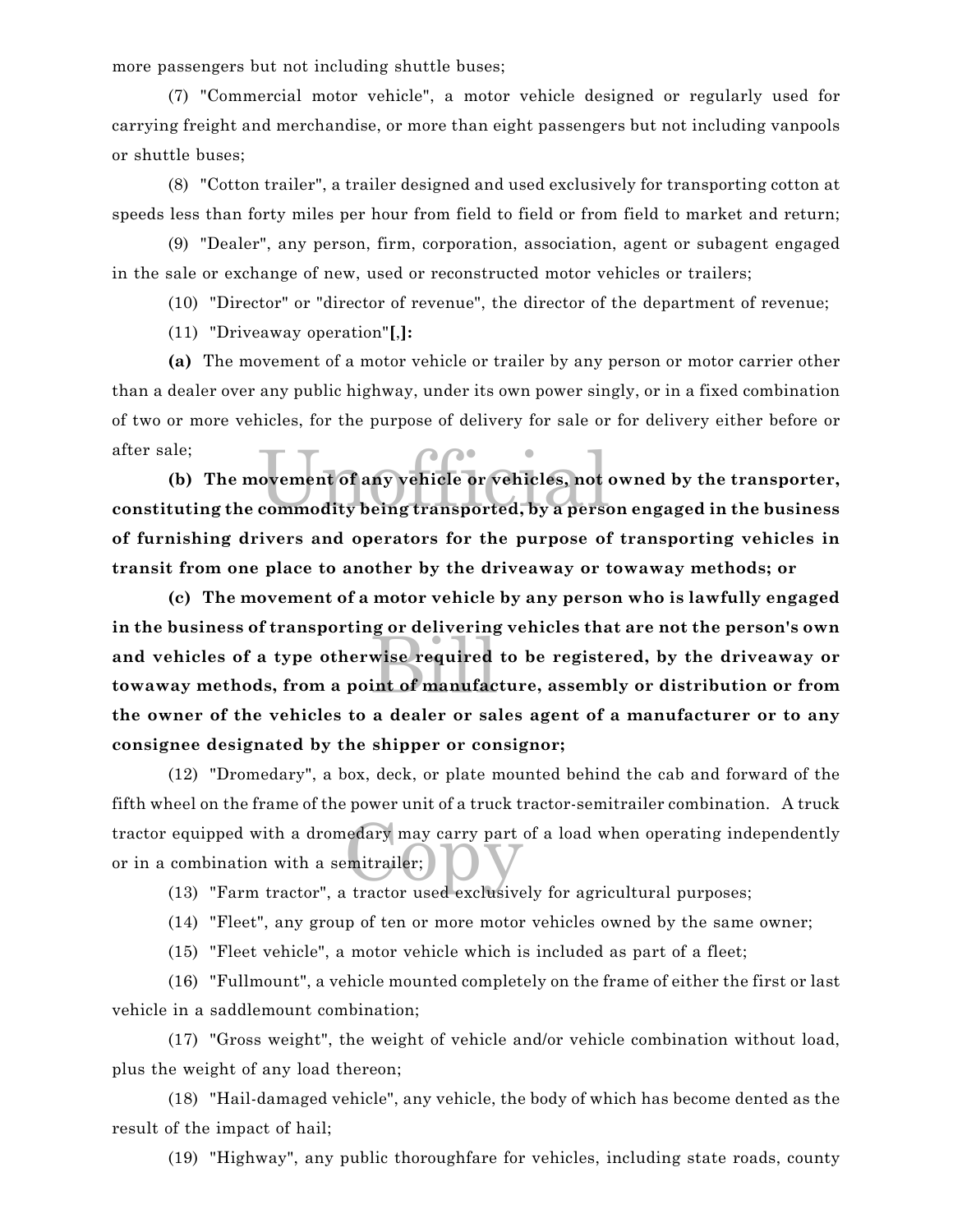roads and public streets, avenues, boulevards, parkways or alleys in any municipality;

(20) "Improved highway", a highway which has been paved with gravel, macadam, concrete, brick or asphalt, or surfaced in such a manner that it shall have a hard, smooth surface;

(21) "Intersecting highway", any highway which joins another, whether or not it crosses the same;

(22) "Junk vehicle", a vehicle which is incapable of operation or use upon the highways and has no resale value except as a source of parts or scrap, and shall not be titled or registered;

(23) "Kit vehicle", a motor vehicle assembled by a person other than a generally recognized manufacturer of motor vehicles by the use of a glider kit or replica purchased from an authorized manufacturer and accompanied by a manufacturer's statement of origin;

(24) "Land improvement contractors' commercial motor vehicle", any not-for-hire commercial motor vehicle the operation of which is confined to:

vehicle the operation of which is confined to<br>a that extends not more than a radius of one<br>when transporting its owner's machinery, equ (a) An area that extends not more than a radius of one hundred miles from its home base of operations when transporting its owner's machinery, equipment, or auxiliary supplies to or from projects involving soil and water conservation, or to and from equipment dealers' maintenance facilities for maintenance purposes; or

t involving soil<br>to prevent any (b) An area that extends not more than a radius of **[**twenty-five**] fifty** miles from its home base of operations when transporting its owner's machinery, equipment, or auxiliary supplies to or from projects not involving soil and water conservation. Nothing in this subdivision shall be construed to prevent any motor vehicle from being registered as a commercial motor vehicle or local commercial motor vehicle;

of property owned by a farm owned by such p (25) "Local commercial motor vehicle", a commercial motor vehicle whose operations are confined solely to a municipality and that area extending not more than fifty miles therefrom, or a commercial motor vehicle whose property-carrying operations are confined solely to the transportation of property owned by any person who is the owner or operator of such vehicle to or from a farm owned by such person or under the person's control by virtue of a landlord and tenant lease; provided that any such property transported to any such farm is for use in the operation of such farm;

(26) "Local log truck", a commercial motor vehicle which is registered pursuant to this chapter to operate as a motor vehicle on the public highways of this state, used exclusively in this state, used to transport harvested forest products, operated solely at a forested site and in an area extending not more than a fifty-mile radius from such site, carries a load with dimensions not in excess of twenty-five cubic yards per two axles with dual wheels, and is not operated on the national system of interstate and defense highways described in Title 23, Section 103(e) of the United States Code, does not have more than four axles and does not pull a trailer which has more than two axles. A local log truck may not exceed the limits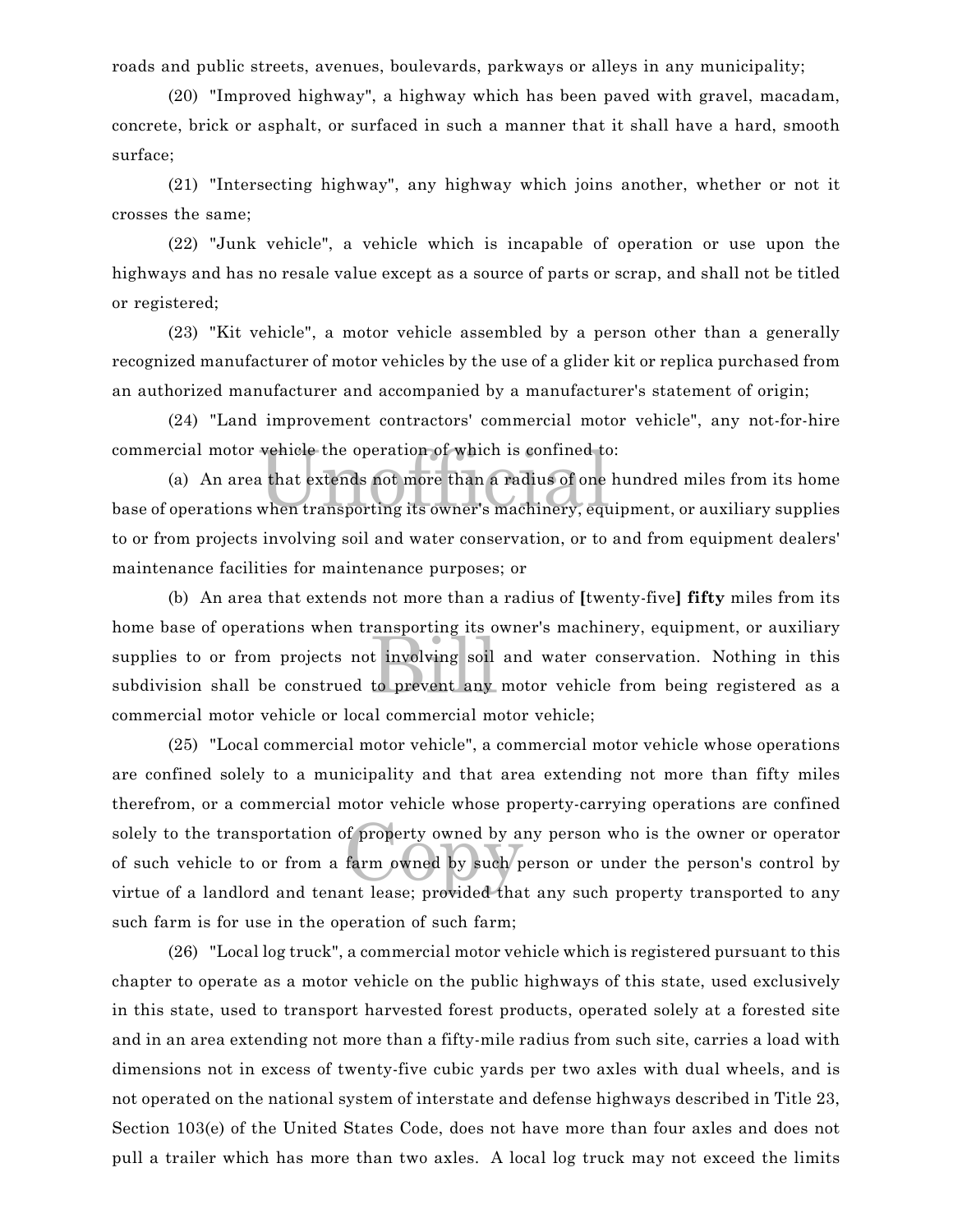required by law, however, if the truck does exceed such limits as determined by the inspecting officer, then notwithstanding any other provisions of law to the contrary, such truck shall be subject to the weight limits required by such sections as licensed for eighty thousand pounds;

(27) "Local transit bus", a bus whose operations are confined wholly within a municipal corporation, or wholly within a municipal corporation and a commercial zone, as defined in section 390.020, RSMo, adjacent thereto, forming a part of a public transportation system within such municipal corporation and such municipal corporation and adjacent commercial zone;

(28) "Log truck", a vehicle which is not a local log truck and is used exclusively to transport harvested forest products to and from forested sites which is registered pursuant to this chapter to operate as a motor vehicle on the public highways of this state for the transportation of harvested forest products;

 $\begin{array}{c} \text{r-component parts}^n, \text{ the rear clip, cowl,} \ \text{nt clip, as those terms are defined by the diron, or by illustrations;} \end{array}$ (29) "Major component parts", the rear clip, cowl, frame, body, cab, front-end assembly, and front clip, as those terms are defined by the director of revenue pursuant to rules and regulations or by illustrations;

(30) "Manufacturer", any person, firm, corporation or association engaged in the business of manufacturing or assembling motor vehicles, trailers or vessels for sale;

r for recycling;<br>cle", a vehicle m (31) "Mobile scrap processor", a business located in Missouri or any other state that comes onto a salvage site and crushes motor vehicles and parts for transportation to a shredder or scrap metal operator for recycling;

(32) "Motor change vehicle", a vehicle manufactured prior to August, 1957, which receives a new, rebuilt or used engine, and which used the number stamped on the original engine as the vehicle identification number;

(33) "Motor vehicle", any self-propelled vehicle not operated exclusively upon tracks, except farm tractors;

imarily for business us<br>otortricycle, or any com (34) "Motor vehicle primarily for business use", any vehicle other than a recreational motor vehicle, motorcycle, motortricycle, or any commercial motor vehicle licensed for over twelve thousand pounds:

(a) Offered for hire or lease; or

(b) The owner of which also owns ten or more such motor vehicles;

(35) "Motorcycle", a motor vehicle operated on two wheels;

(36) "Motorized bicycle", any two-wheeled or three-wheeled device having an automatic transmission and a motor with a cylinder capacity of not more than fifty cubic centimeters, which produces less than three gross brake horsepower, and is capable of propelling the device at a maximum speed of not more than thirty miles per hour on level ground;

(37) "Motortricycle", a motor vehicle operated on three wheels, including a motorcycle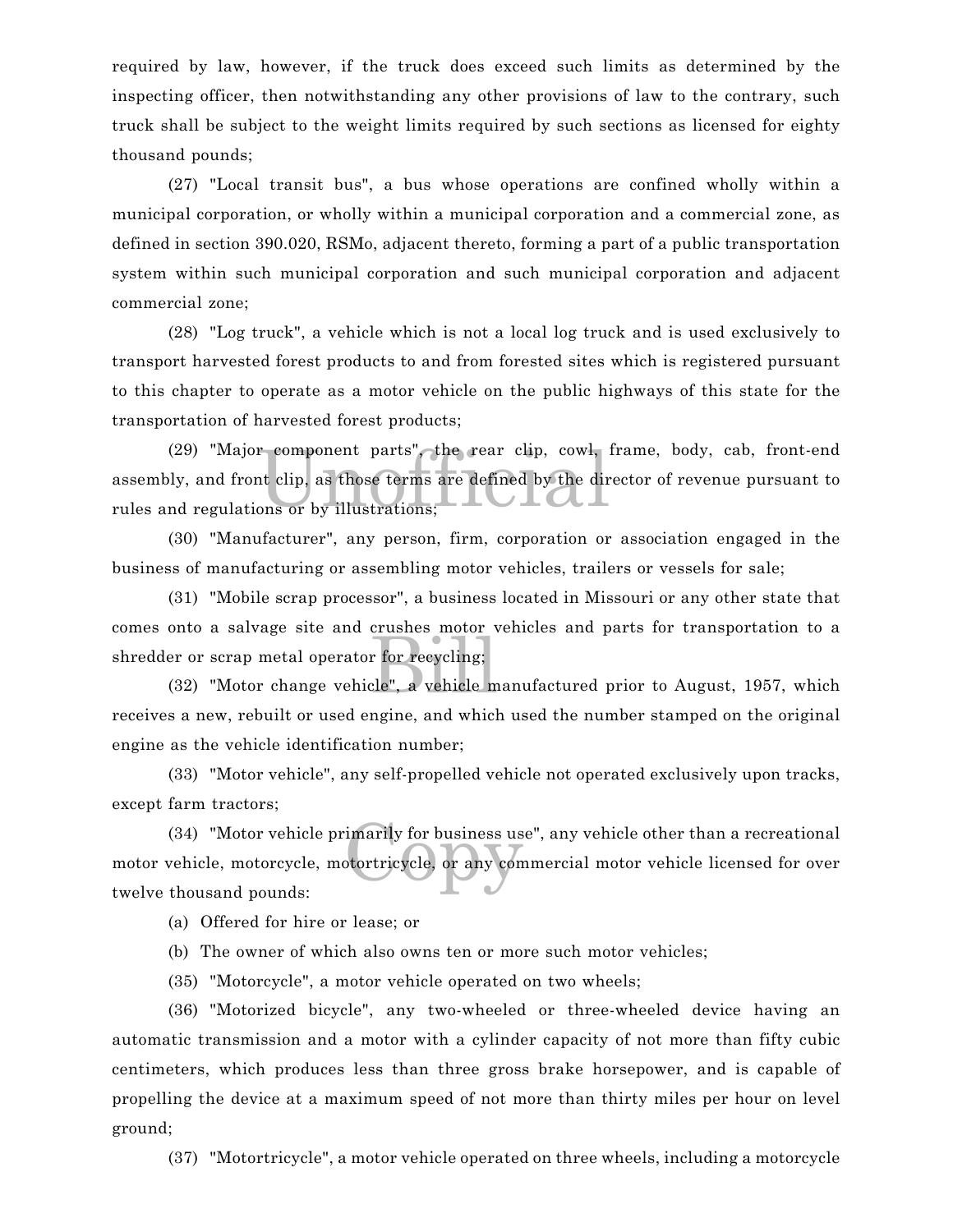while operated with any conveyance, temporary or otherwise, requiring the use of a third wheel. A motortricycle shall not be included in the definition of all-terrain vehicle;

(38) "Municipality", any city, town or village, whether incorporated or not;

(39) "Nonresident", a resident of a state or country other than the state of Missouri;

(40) "Non-USA-std motor vehicle", a motor vehicle not originally manufactured in compliance with United States emissions or safety standards;

(41) "Operator", any person who operates or drives a motor vehicle;

(42) "Owner", any person, firm, corporation or association, who holds the legal title to a vehicle or in the event a vehicle is the subject of an agreement for the conditional sale or lease thereof with the right of purchase upon performance of the conditions stated in the agreement and with an immediate right of possession vested in the conditional vendee or lessee, or in the event a mortgagor of a vehicle is entitled to possession, then such conditional vendee or lessee or mortgagor shall be deemed the owner for the purpose of this law;

e garage", a place of business where motor<br>acted or repainted for persons other than the (43) "Public garage", a place of business where motor vehicles are housed, stored, repaired, reconstructed or repainted for persons other than the owners or operators of such place of business;

(44) "Rebuilder", a business that repairs or rebuilds motor vehicles owned by the rebuilder, but does not include certificated common or contract carriers of persons or property;

substitution of the substitution of the made from all ne (45) "Reconstructed motor vehicle", a vehicle that is altered from its original construction by the addition or substitution of two or more new or used major component parts, excluding motor vehicles made from all new parts, and new multistage manufactured vehicles;

motor vehicle or attack<br>g herein shall prevent (46) "Recreational motor vehicle", any motor vehicle designed, constructed or substantially modified so that it may be used and is used for the purposes of temporary housing quarters, including therein sleeping and eating facilities which are either permanently attached to the motor vehicle or attached to a unit which is securely attached to the motor vehicle. Nothing herein shall prevent any motor vehicle from being registered as a commercial motor vehicle if the motor vehicle could otherwise be so registered;

(47) "Rollback or car carrier", any vehicle specifically designed to transport wrecked, disabled or otherwise inoperable vehicles, when the transportation is directly connected to a wrecker or towing service;

(48) "Saddlemount combination", a combination of vehicles in which a truck or truck tractor tows one or more trucks or truck tractors, each connected by a saddle to the frame or fifth wheel of the vehicle in front of it. The "saddle" is a mechanism that connects the front axle of the towed vehicle to the frame or fifth wheel of the vehicle in front and functions like a fifth wheel kingpin connection. When two vehicles are towed in this manner the combination is called a double saddlemount combination. When three vehicles are towed in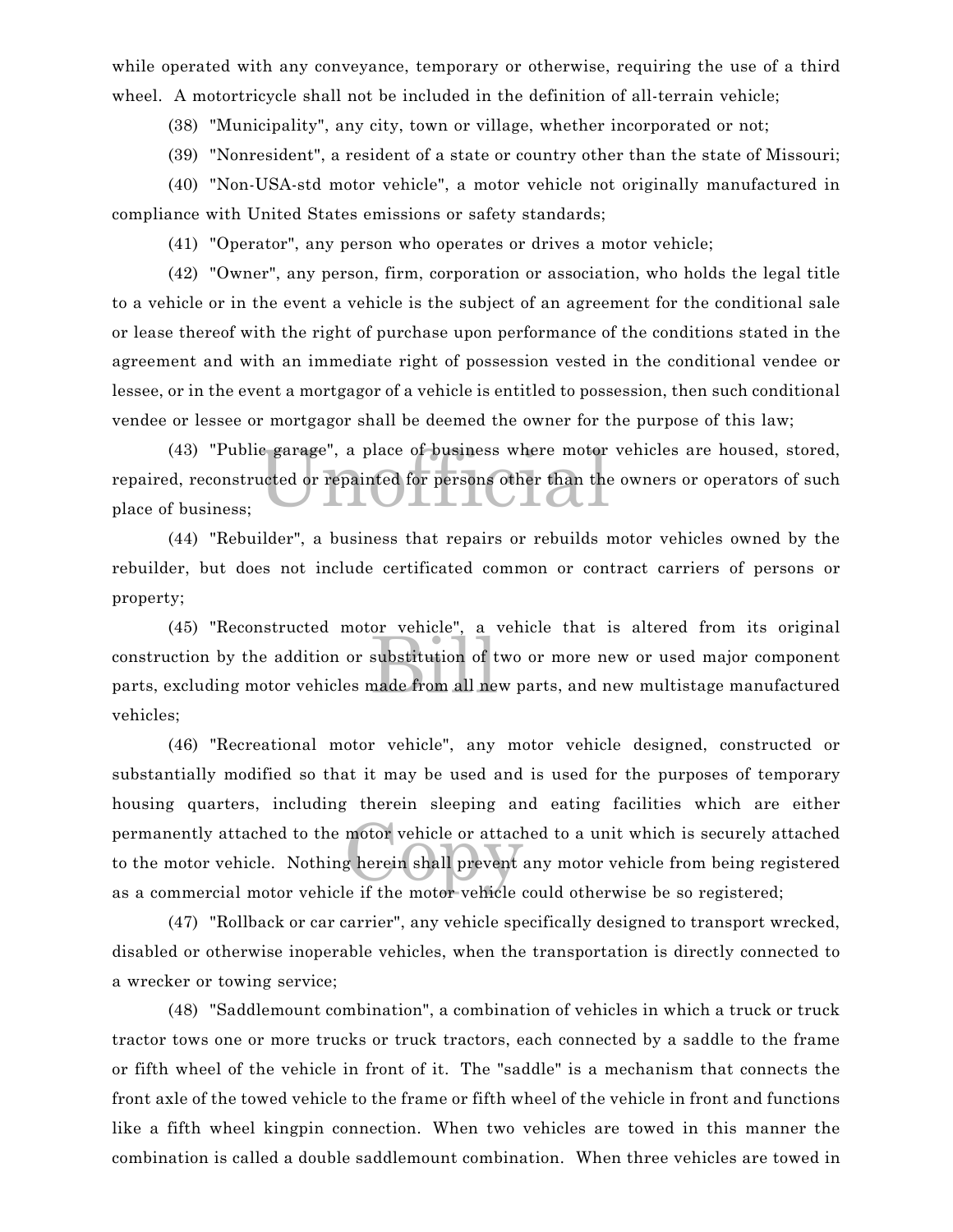this manner, the combination is called a triple saddlemount combination;

(49) "Salvage dealer and dismantler", a business that dismantles used motor vehicles for the sale of the parts thereof, and buys and sells used motor vehicle parts and accessories;

(50) "Salvage vehicle", a motor vehicle, semitrailer or house trailer which, by reason of condition or circumstance, has been declared salvage, either by its owner, or by a person, firm, corporation, or other legal entity exercising the right of security interest in it, or by an insurance company as a result of settlement of a claim for loss due to damage or theft; or a vehicle, ownership of which is evidenced by a salvage title; or abandoned property which is titled pursuant to section 304.155, RSMo, or section 304.157, RSMo, and designated with the words "salvage/abandoned property";

(51) "School bus", any motor vehicle used solely to transport students to or from school or to transport students to or from any place for educational purposes;

ncidental service to transport patrons or cust<br>m, or corporation to and from the place of bu<br>ing the service at no fee or charge. Shuttle (52) "Shuttle bus", a motor vehicle used or maintained by any person, firm, or corporation as an incidental service to transport patrons or customers of the regular business of such person, firm, or corporation to and from the place of business of the person, firm, or corporation providing the service at no fee or charge. Shuttle buses shall not be registered as buses or as commercial motor vehicles;

m equipment, in<br>a-digging appara<br>billers a (53) "Special mobile equipment", every self-propelled vehicle not designed or used primarily for the transportation of persons or property and incidentally operated or moved over the highways, including farm equipment, implements of husbandry, road construction or maintenance machinery, ditch-digging apparatus, stone crushers, air compressors, power shovels, cranes, graders, rollers, well-drillers and wood-sawing equipment used for hire, asphalt spreaders, bituminous mixers, bucket loaders, ditchers, leveling graders, finished machines, motor graders, road rollers, scarifiers, earth-moving carryalls, scrapers, drag lines, concrete pump trucks, rock-drilling and earth-moving equipment. This enumeration shall be deemed partial and shall not operate to exclude other such vehicles which are within the general terms of this section;

ucted motor vehicle", a (54) "Specially constructed motor vehicle", a motor vehicle which shall not have been originally constructed under a distinctive name, make, model or type by a manufacturer of motor vehicles. The term "specially constructed motor vehicle" includes kit vehicles;

(55) "Stinger-steered combination", a truck tractor-semitrailer wherein the fifth wheel is located on a drop frame located behind and below the rearmost axle of the power unit;

(56) "Tandem axle", a group of two or more axles, arranged one behind another, the distance between the extremes of which is more than forty inches and not more than ninety-six inches apart;

(57) "Tractor", "truck tractor" or "truck-tractor", a self-propelled motor vehicle designed for drawing other vehicles, but not for the carriage of any load when operating independently. When attached to a semitrailer, it supports a part of the weight thereof;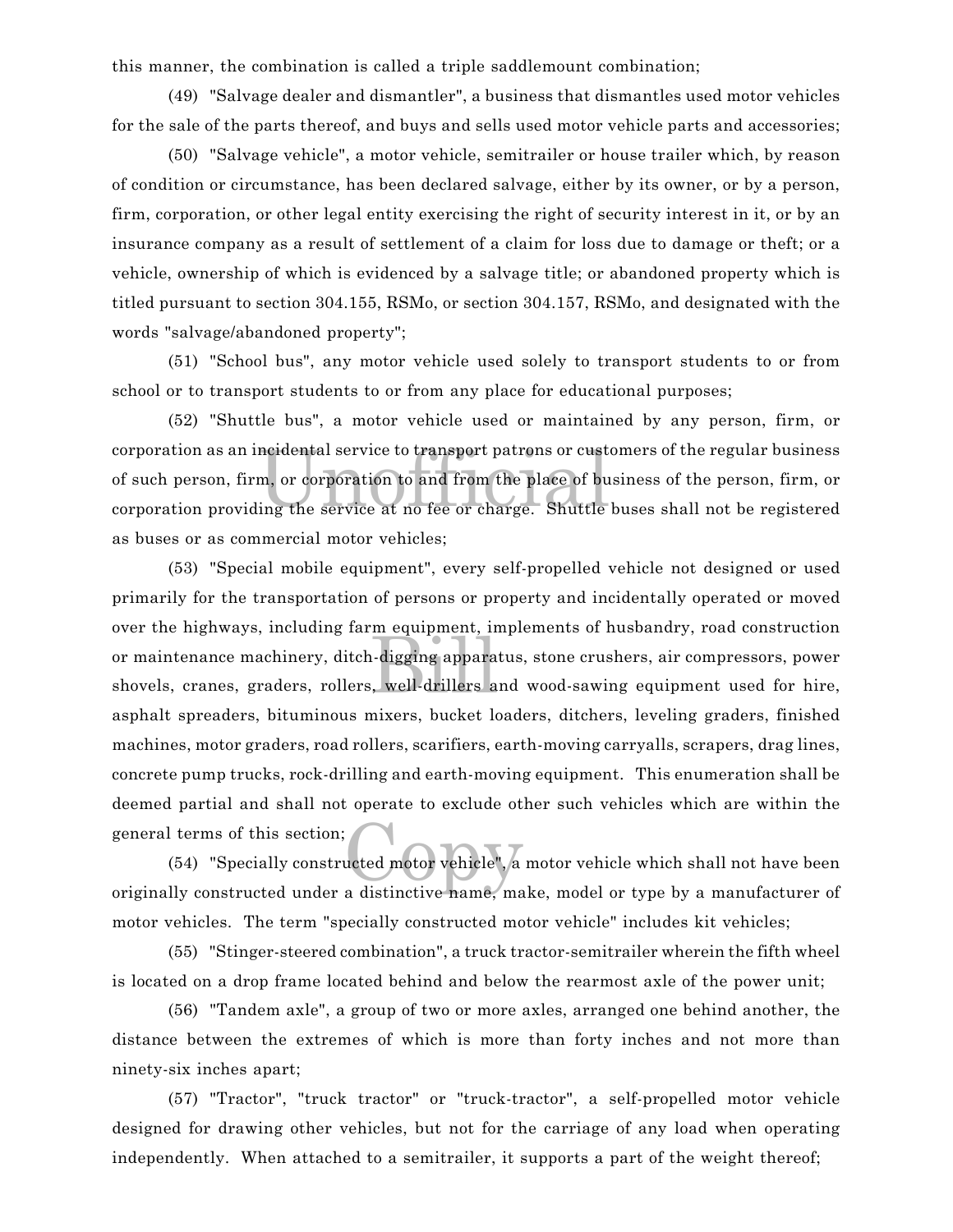(58) "Trailer", any vehicle without motive power designed for carrying property or passengers on its own structure and for being drawn by a self-propelled vehicle, except those running exclusively on tracks, including a semitrailer or vehicle of the trailer type so designed and used in conjunction with a self-propelled vehicle that a considerable part of its own weight rests upon and is carried by the towing vehicle. The term "trailer" shall not include cotton trailers as defined in subdivision (8) of this section and shall not include manufactured homes as defined in section 700.010, RSMo;

(59) "Truck", a motor vehicle designed, used, or maintained for the transportation of property;

(60) "Truck-tractor semitrailer-semitrailer", a combination vehicle in which the two trailing units are connected with a B-train assembly which is a rigid frame extension attached to the rear frame of a first semitrailer which allows for a fifth-wheel connection point for the second semitrailer and has one less articulation point than the conventional "A dolly" connected truck-tractor semitrailer-trailer combination;

ruck-tractor semitrailer-trailer combination;<br>x-trailer boat transporter combination", a b<br>aight truck towing a trailer using typically (61) "Truck-trailer boat transporter combination", a boat transporter combination consisting of a straight truck towing a trailer using typically a ball and socket connection with the trailer axle located substantially at the trailer center of gravity rather than the rear of the trailer but so as to maintain a downward force on the trailer tongue;

de isolated sales<br>or other motor (62) "Used parts dealer", a business that buys and sells used motor vehicle parts or accessories, but not including a business that sells only new, remanufactured or rebuilt parts. "Business" does not include isolated sales at a swap meet of less than three days;

mail a vanpool driver b<br>RSMo; nor shall use (63) "Vanpool", any van or other motor vehicle used or maintained by any person, group, firm, corporation, association, city, county or state agency, or any member thereof, for the transportation of not less than eight nor more than forty-eight employees, per motor vehicle, to and from their place of employment; however, a vanpool shall not be included in the definition of the term "bus" or "commercial motor vehicle" as defined by subdivisions (6) and (7) of this section, nor shall a vanpool driver be deemed a "chauffeur" as that term is defined by section 302.010, RSMo; nor shall use of a vanpool vehicle for ride-sharing arrangements, recreational, personal, or maintenance uses constitute an unlicensed use of the motor vehicle, unless used for monetary profit other than for use in a ride-sharing arrangement;

(64) "Vehicle", any mechanical device on wheels, designed primarily for use, or used, on highways, except motorized bicycles, vehicles propelled or drawn by horses or human power, or vehicles used exclusively on fixed rails or tracks, or cotton trailers or motorized wheelchairs operated by handicapped persons;

(65) "Wrecker" or "tow truck", any emergency commercial vehicle equipped, designed and used to assist or render aid and transport or tow disabled or wrecked vehicles from a highway, road, street or highway rights-of-way to a point of storage or repair, including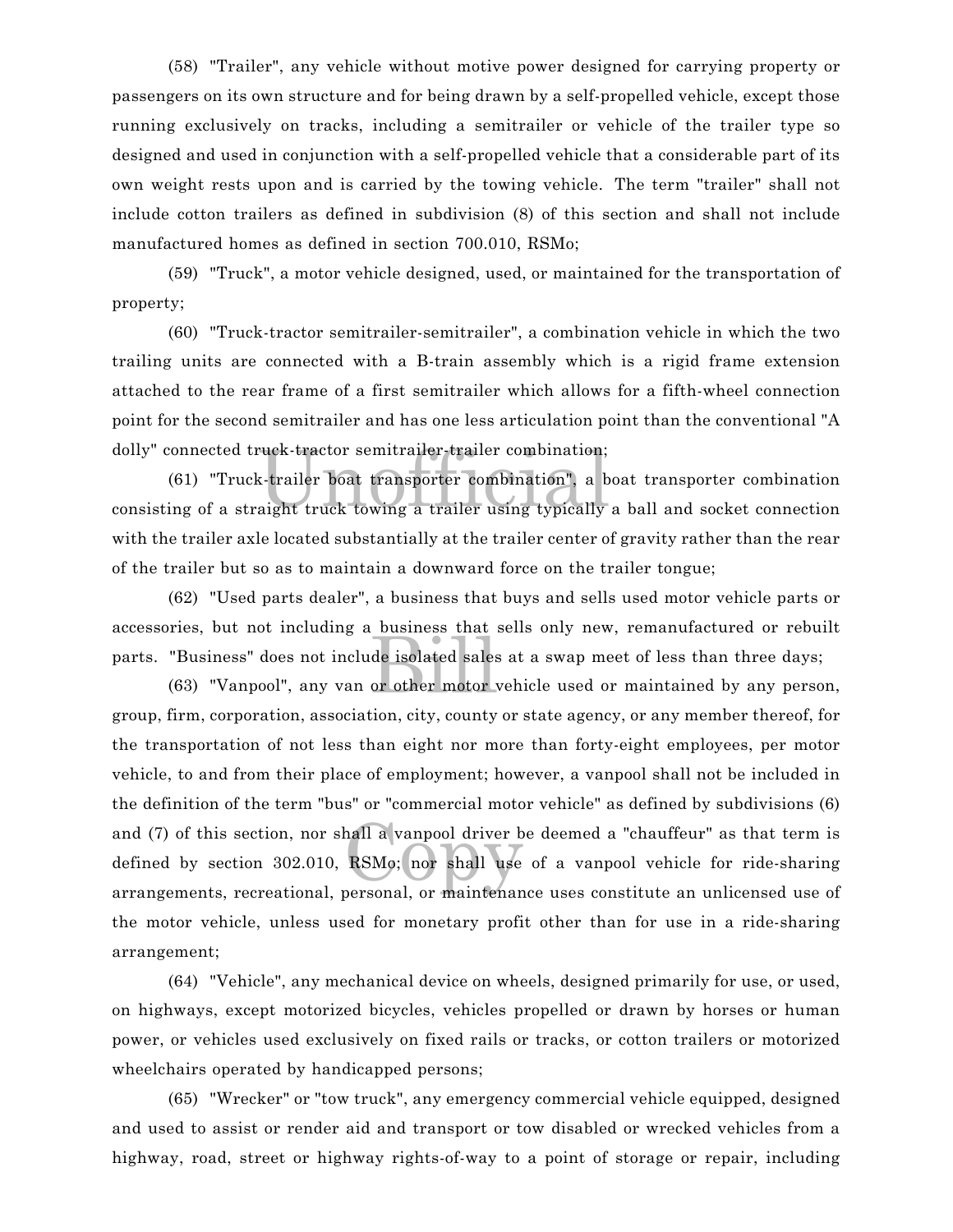towing a replacement vehicle to replace a disabled or wrecked vehicle;

(66) "Wrecker or towing service", the act of transporting, towing or recovering with a wrecker, tow truck, rollback or car carrier any vehicle not owned by the operator of the wrecker, tow truck, rollback or car carrier for which the operator directly or indirectly receives compensation or other personal gain.

shall be four dollars, and descriptive insignia<br>
the director who shall also prescribe the type:<br>
unbinations. 301.069. **A driveaway license plate may not be used on a vehicle used or operated on a highway except for the purpose of transporting vehicles in transit. Driveaway license plates may not be used by tow truck operators transporting wrecked, disabled, abandoned, improperly parked or burned vehiclesr** each driveaway license there shall be paid an annual license fee of forty-four dollars and fifty cents for one set of plates or such insignia as the director may issue which shall be attached to the motor vehicle as prescribed in this chapter. Applicants may choose to obtain biennial driveaway licenses. The fee for biennial driveaway licenses shall be eighty-nine dollars. For single trips the fee shall be four dollars, and descriptive insignia shall be prepared and issued at the discretion of the director who shall also prescribe the type of equipment used to attach such vehicles in combinations.

390.020. As used in this chapter, unless the context clearly requires otherwise, the words and terms mean:

any other produ<br>any other produ<br>ot undergone pr (1) "Agricultural commodities in bulk", commodities conforming to the meaning of "commodities in bulk" as defined in this section, which are agricultural, horticultural, viticultural or forest products or any other products which are grown or produced on a farm or in a forest, and which have not undergone processing at any time since movement from the farm or forest, or processed or unprocessed grain, feed, feed ingredients, or forest products;

(2) "Certificate", a written document authorizing a common carrier to engage in intrastate commerce and issued under the provisions of this chapter;

the transportation of<br>ed charge for the vehic<br>hicle to travel together (3) "Charter service", the transportation of a group of persons who, pursuant to a common purpose and at a fixed charge for the vehicle, have acquired the exclusive use of a passenger-carrying motor vehicle to travel together as a group from a point of origin to a specified destination or for a particular itinerary, either agreed upon in advance or modified by the chartering group after having left the place of origin;

(4) "Commercial zone", unless otherwise increased pursuant to the provisions of subdivision (4) of section 390.041, any municipality within this state together with that territory either within or without the state of Missouri, extending one mile beyond the corporate limits of such municipality and one additional mile for each fifty thousand inhabitants or portion thereof; however, any commercial zone of a city not within a county shall extend eighteen miles beyond that city's corporate limits and shall also extend throughout any first class charter county which adjoins that zone;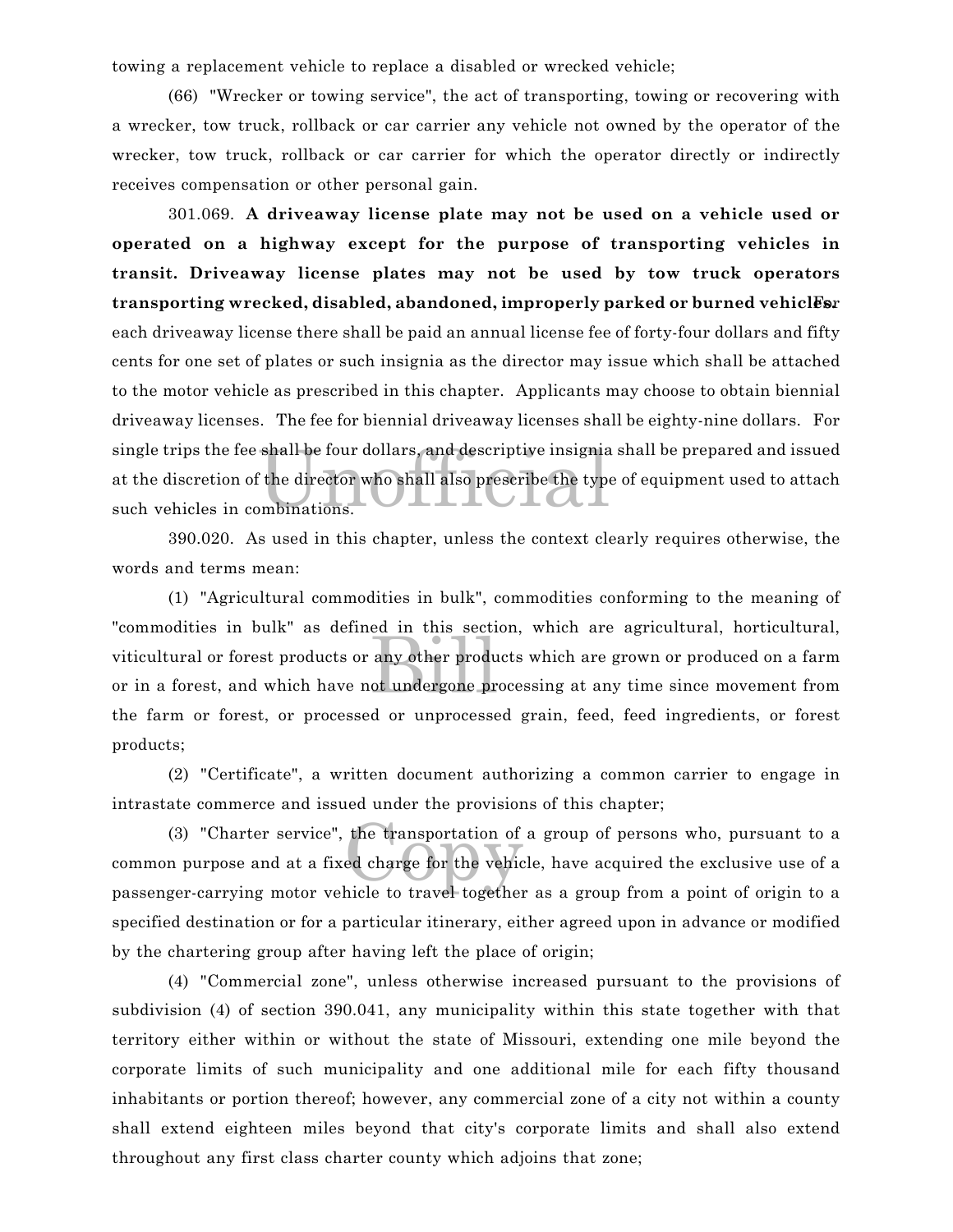(5) "Commodities in bulk", commodities, which are fungible, flowable, capable of being poured or dumped, tendered for transportation unpackaged, incapable of being counted, but are weighed or measured by volume and which conform to the shape of the vehicle transporting them;

(6) "Common carrier", any person which holds itself out to the general public to engage in the transportation by motor vehicle of passengers or property for hire or compensation upon the public highways and airlines engaged in intrastate commerce;

(7) "Contract carrier", any person under individual contracts or agreements which engage in transportation by motor vehicles of passenger or property for hire or compensation upon the public highways;

(8) "Corporate family", a group of corporations consisting of a parent corporation and all subsidiaries in which the parent corporation owns directly or indirectly a one hundred percent interest;

(9) "Division", the division of motor carrier and railroad safety of the department of<br>
ic development;<br>
(10) "Driveaway operator"[,]: economic development;

(10) "Driveaway operator"**[**,**]:**

**(a)** Any motor carrier who moves any commercial motor vehicle or assembled automobile singly under its own power or in any other combination of two or more vehicles under the power of one of said vehicles upon any public highway for the purpose of delivery for sale or for delivery either before or after sale;

note of after safe<br>n the business<br>vehicles in tra **(b) A person engaged in the business of furnishing drivers and operators for the purpose of transporting vehicles in transit from one place to another by the driveaway or towaway methods; or**

distribution or from<br>cturer or to any cons **(c) A person who is lawfully engaged in the business of transporting or delivering vehicles that are not the person's own and vehicles of a type otherwise required to be registered, by the driveaway or towaway methods, from a point of manufacture, assembly or distribution or from the owner of the vehicles to a dealer or sales agent of a manufacturer or to any consignee designated by the shipper or consignor;**

(11) "Dump truck", any open-top vehicle, including dump trailers, and those trailers commonly referred to as hopper trailers and/or belly dump trailers, that discharges its load by tipping or opening the body in such a manner that the load is ejected or dumped by gravity but does not include tank or other closed-top vehicles, or vehicles that discharge cargo by means of an auger, conveyor belt, air pressure, pump or other mechanical means;

(12) "Household goods", personal effects and property used or to be used in a dwelling when a part of the equipment or supply of such dwelling; new or used furniture; store or office furniture or fixtures; equipment of museums, institutions, hospitals and other establishments; and articles, which because of their unusual nature or value require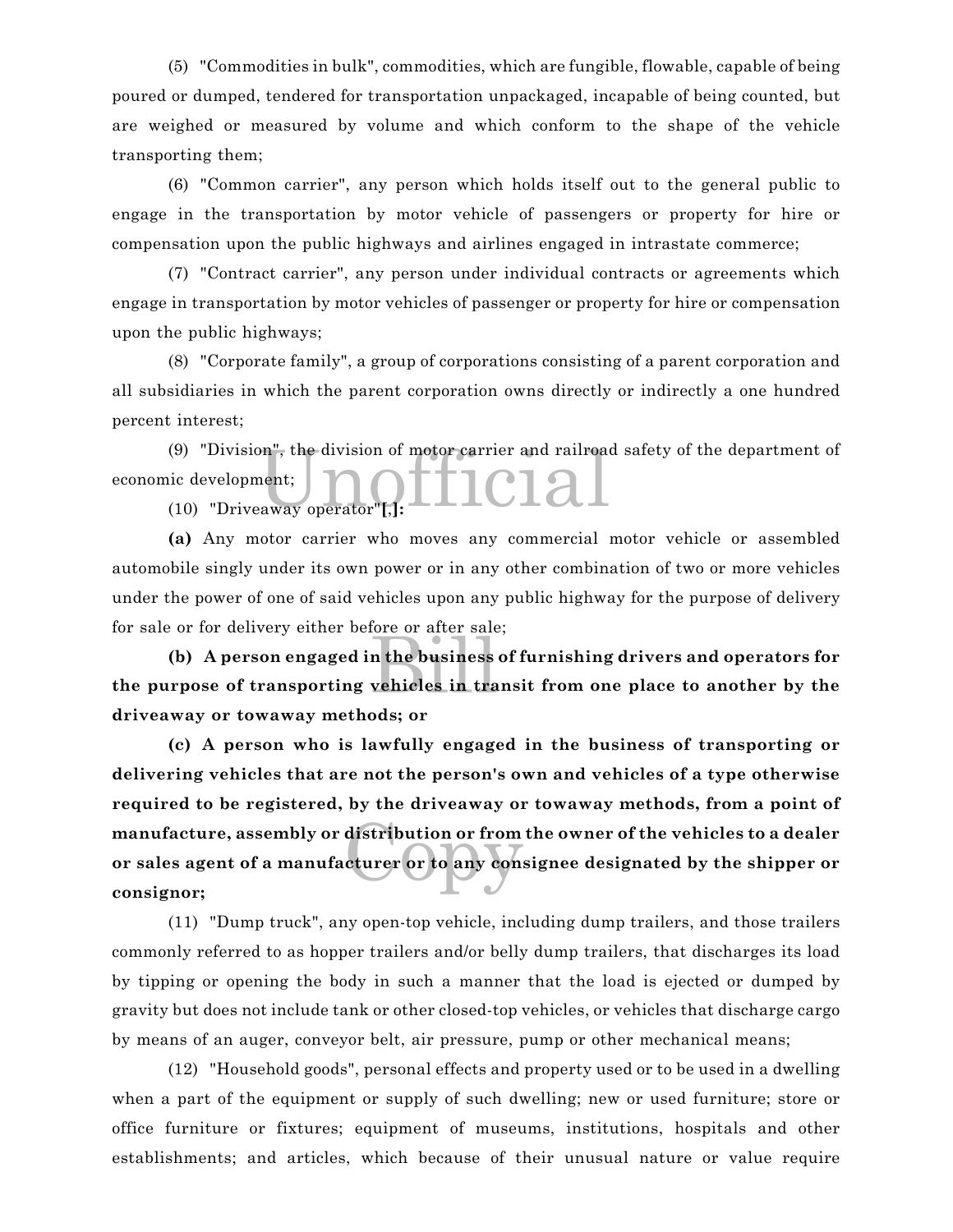specialized handling and equipment usually employed in moving household goods;

(13) "Interstate commerce", commerce between a point in this state and a point outside this state, or between points outside this state when such commerce moves through this state whether such commerce moves wholly by motor vehicle or partly by motor vehicle and partly by any other regulated means of transportation where the commodity does not come to rest or change its identity during the movement;

(14) "Intrastate commerce", commerce moving wholly between points within this state, whether such commerce moves wholly by motor vehicle or partly by motor vehicle and partly by any other means of transportation;

(15) "Irregular route", the course or line of travel to be used by a motor carrier's vehicle when not restricted to any specific route or routes within the area the motor carrier is authorized to serve;

(16) "Less-than-truckload lots", lots of freight, other than a truckload lot, being transported on the motor vehicle at one time;

transported on the motor vehicle at one time;<br>
(17) "Mobile home", house trailers, cabin trailers, bungalow trailers, mobile homes<br>
and any other transportable building unit designed to be used for residential, commercial, (17) "Mobile home", house trailers, cabin trailers, bungalow trailers, mobile homes industrial or recreational purposes, including special equipment, wheels, tires, axles, springs, racks, undercarriages and undersupports used or useful in connection with the transportation of mobile homes when transported as part of the transportation of mobile homes;

sation or hire, or<br>sation or hire, or<br>common and co (18) "Motor carrier", any person engaged in the transportation of property or passengers, or both, for compensation or hire, over the public roads of this state by motor vehicle. The term includes both common and contract carriers;

(19) "Motor vehicle", any vehicle, truck, truck-tractor, trailer, or semitrailer, motor bus or any self-propelled vehicle used upon the highways of the state in the transportation of property or passengers;

(20) "Party", any person admitted as a party to a division proceeding or seeking and entitled as a matter of right to admission to a division proceeding;

to admission to a divis<br>hit issued under the p (21) "Permit", a permit issued under the provisions of this chapter to a contract carrier to engage in intrastate or interstate commerce or to a common carrier to engage in interstate commerce;

(22) "Person", any individual or other legal entity, whether such entity is a proprietorship, partnership, corporation, company, association or joint-stock association, including the partners, officers, employees, and agents of the person, as well as any trustees, assignees, receivers, or personal representatives of the person;

(23) "Private carrier", any person engaged in the transportation of property or passengers by motor vehicle upon public highways, but not as a common or contract carrier by motor vehicle; and includes any person who transports property by motor vehicle where such transportation is incidental to or in furtherance of his commercial enterprises;